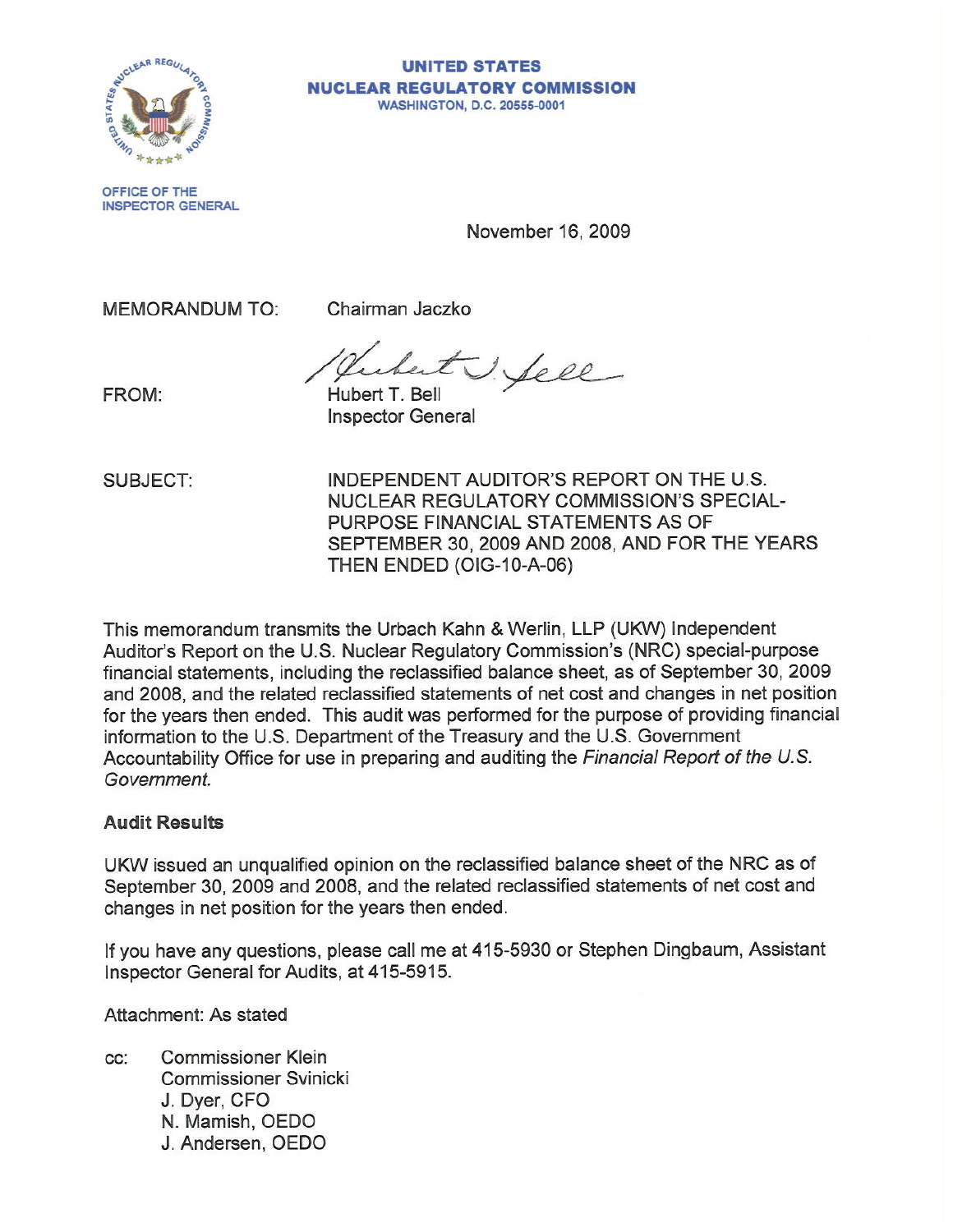

# **Independent Auditor's Report on Special-Purpose Financial Statements**

Inspector General United States Nuclear Regulatory Commission

Chairman United States Nuclear Regulatory Commission

We have audited the accompanying reclassified balance sheets as of September 30, 2009 and 2008, and the related reclassified statements of net cost and changes in net position for the years then ended (hereinafter referred to as the special-purpose financial statements) contained in the special-purpose closing package of the United States Nuclear Regulatory Commission (NRC). These special-purpose financial statements are the responsibility of NRC's management. Our responsibility is to express an opinion on these special-purpose financial statements based on our audit.

We conducted our audit in accordance with auditing standards generally accepted in the United States of America and the standards applicable to financial audits contained in Government Auditing Standards, issued by the Comptroller General of the United States; and, Office of Management and Budget (OMB) Bulletin No. 07-04, Audit Requirements for Federal Financial Statements, as amended. Those standards require that we plan and perform the audit to obtain reasonable assurance about whether the special-purpose financial statements are free of material misstatement. An audit includes examining, on a test basis, evidence supporting the amounts and disclosures in the special-purpose financial statements. An audit also includes assessing the accounting principles used and significant estimates made by management, as well as evaluating the overall special-purpose financial statement presentation. We believe that our audit provides a reasonable basis for our opinion.

The accompanying special-purpose financial statements and accompanying notes contained in the special-purpose closing package have been prepared for the purpose of complying with the requirements of the U.S. Department of the Treasury's Financial Manual (TFM), Volume I, Part 2, Chapter 4700, solely for the purpose of providing financial information to the U.S. Department of the Treasury and the U.S. Government Accountability Office to use in preparing and auditing the Financial Report of the U.S. Government, and are not intended to be a complete presentation of the NRC's financial statements.

In our opinion, the special-purpose financial statements and accompanying notes referred to above present fairly, in all material respects, the financial position of the NRC as of September 30, 2009 and 2008, and its net costs and changes in net position for

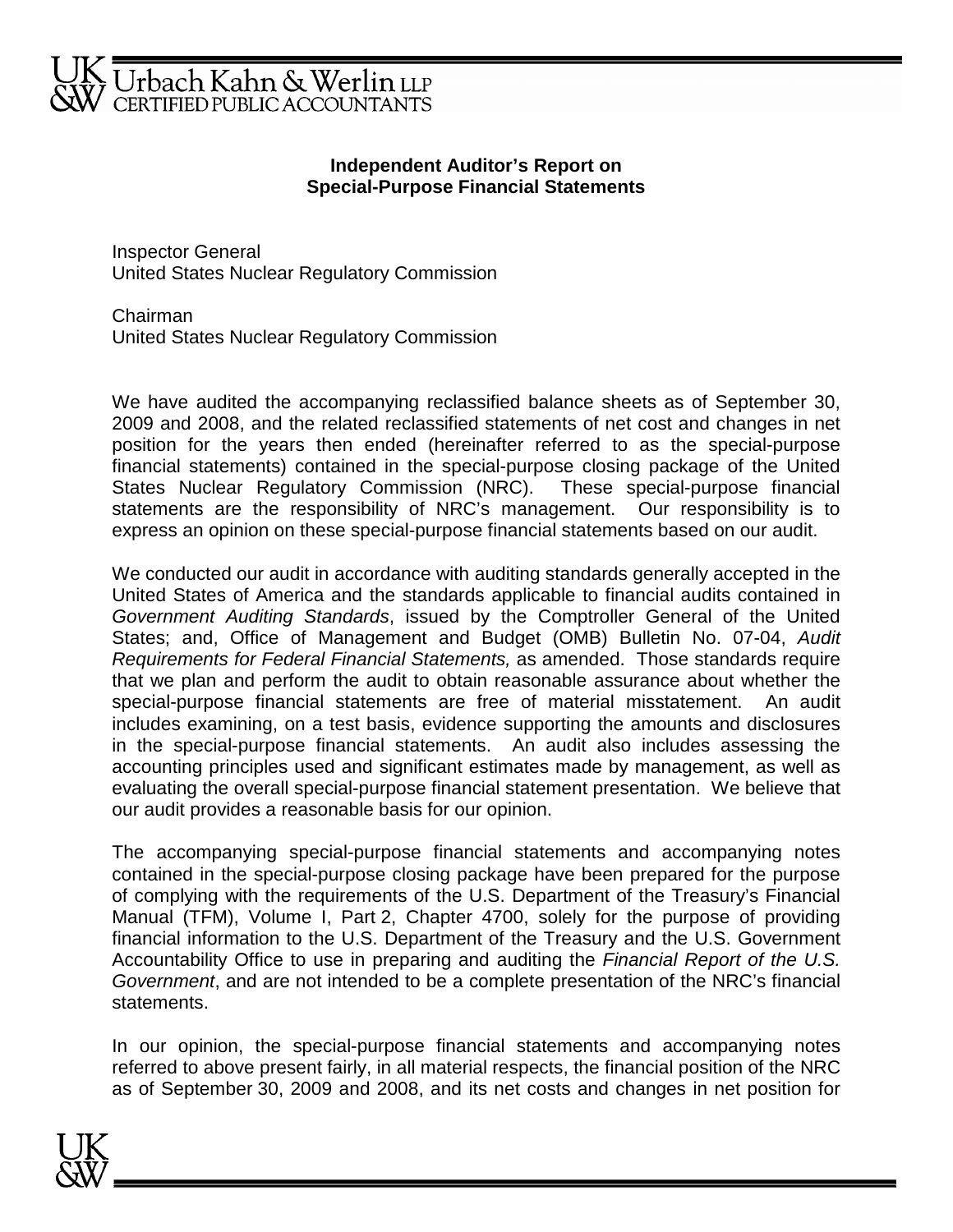# **Independent Auditor's Report on Special Purpose Financial Statements, Continued**

the years then ended in conformity with accounting principles generally accepted in the United States of America and the presentation pursuant to the requirements of the TFM, Chapter 4700.

The information included in the Other Data is presented for the purpose of additional analysis and is not a required part of the special-purpose financial statements, but is supplementary information required by the TFM, Chapter 4700. We have applied certain limited procedures, which consisted principally of inquiries of management regarding the methodology and presentation of this information. We also reviewed such information for consistency with the related information presented in the NRC's financial statements. However, we did not audit this information, and, accordingly, we express no opinion on it.

In accordance with Government Auditing Standards and OMB Bulletin No. 07-04, as amended, we have also issued a combined report dated November 6, 2009, which presents our opinion on NRC's financial statements, our opinion on NRC's internal control over financial reporting, and our consideration of NRC's compliance with certain provisions of laws and regulations. That report is an integral part of an audit of generalpurpose financial statement reporting performed in accordance with Government Auditing Standards and OMB Bulletin No. 07-04, as amended, and should be read in conjunction with this report in considering the results of our audit.

In planning and performing our audit of the special-purpose financial statements, we also considered the NRC's internal control over the financial reporting process for the special-purpose financial statements and compliance with the TFM, Chapter 4700. Management is responsible for establishing and maintaining internal control over financial reporting, including Other Data, and for complying with laws and regulations, including compliance with the TFM, Chapter 4700 requirements.

Our consideration of internal control over the financial reporting process for the specialpurpose financial statements would not necessarily disclose all matters in the internal control over the financial reporting process that might be significant deficiencies. Under standards issued by the American Institute of Certified Public Accountants, significant deficiencies are deficiencies in internal control, or a combination of deficiencies, that adversely affect the NRC's ability to initiate, authorize, record, process, or report financial data reliably and in accordance with accounting principles generally accepted in the United States of America such that there is more than a remote likelihood that a misstatement of the special-purpose financial statements being audited that is more than inconsequential will not be prevented or detected. Material weaknesses are significant deficiencies, or a combination of significant deficiencies, that result in a more than remote likelihood that material misstatements in relation to the special-purpose financial statements being audited will not be prevented or detected.

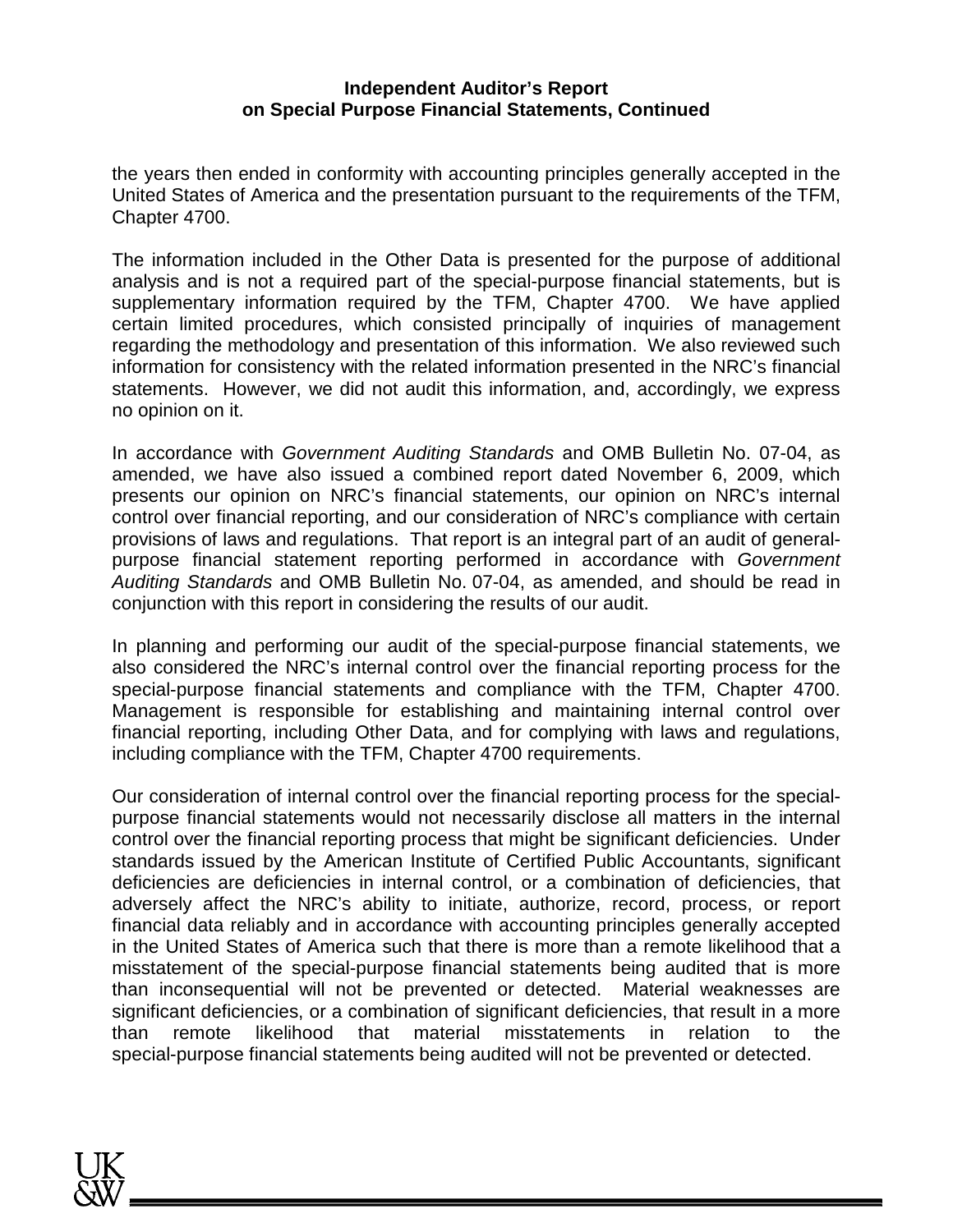# **Independent Auditor's Report on Special Purpose Financial Statements, Continued**

We found no material weaknesses in the internal control over the NRC's financial reporting process for the special-purpose financial statements, and our tests of compliance with the TFM, Chapter 4700 requirements disclosed no instances of noncompliance that are required to be reported under Government Auditing Standards and OMB Bulletin No. 07-04, as amended. However, providing opinions on internal control over the financial reporting process for the special-purpose financial statements or on compliance with the TFM, Chapter 4700 requirements were not objectives of our audit of the special-purpose financial statements and, accordingly, we do not express such opinions.

This report is intended solely for the information and use of the NRC's Office of Inspector General, NRC management, the U.S. Department of the Treasury, the Office of Management and Budget, and the U.S. Government Accountability Office in connection with the preparation and audit of the Financial Report of the United States Government and is not intended to be and should not be used by anyone other than these specified parties.

Urbach Kahn (Werlin 1 | P

Arlington, Virginia November 15, 2009

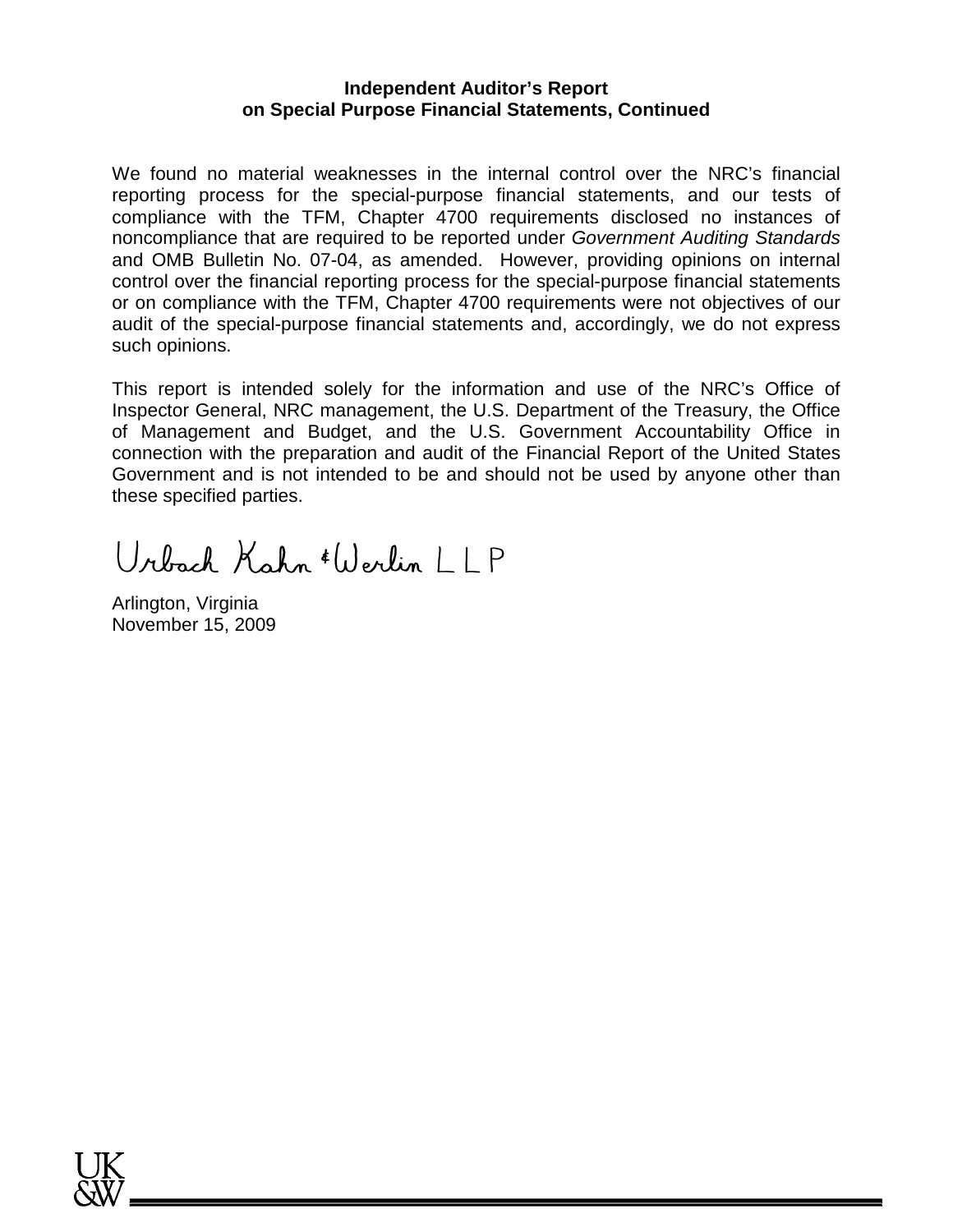# **GF003F-Closing Package Financial Statement Report**

|                | <b>Statement: BALANCE SHEET</b>          | <b>Fiscal Year:</b> | -2009                         | Period:                    | SEPTEMBER |
|----------------|------------------------------------------|---------------------|-------------------------------|----------------------------|-----------|
| <b>Entity:</b> | 3100-U. S. Nuclear Regulatory Commission |                     | <b>Reported In: THOUSANDS</b> | <b>Decimal Point: ZERO</b> |           |

Amounts presented as debits and credits()

The accompanying notes are an integral part of these financial statements.

**I** = Inactive Line

| <b>Closing Line item</b>              | <b>Status</b> | 2009-SEPTEMBER | 2008-SEPTEMBER | <b>Previously Reported</b> |
|---------------------------------------|---------------|----------------|----------------|----------------------------|
| Assets:                               |               |                |                |                            |
| Non-Federal                           |               |                |                |                            |
| Cash and Other Monetary Assets        |               |                |                |                            |
| <b>Accounts and Taxes Receivable</b>  |               | 123,217        | 116,684        | 116,684                    |
| Loans Receivable                      |               |                |                |                            |
| <b>Inventory and Related Property</b> |               |                |                |                            |
| Property, Plant and Equipment         |               | 31,624         | 35,475         | 35,475                     |
| Securities and Investments            |               |                |                |                            |
| Investment in Government sponsored    |               |                |                |                            |
| enterprises (GSEs)                    |               |                |                |                            |
| <b>Other Assets</b>                   |               | 32             | 28             | 28                         |
| <b>Total Non-Federal Assets</b>       |               | 154,873        | 152,187        | 152,187                    |
| Federal                               |               |                |                |                            |
| Fund Balance with Treasury            |               | 448,632        | 393,478        | 393,478                    |
| <b>Federal Investments</b>            |               |                |                |                            |
| <b>Accounts Receivable</b>            |               | 4,907          | 4,692          | 4,692                      |
| <b>Interest Receivable</b>            |               |                |                |                            |
| Loans Receivable                      |               |                |                |                            |
| <b>Transfers Receivable</b>           |               |                |                |                            |
| <b>Benefit Program Contributions</b>  |               |                |                |                            |
| Receivable                            |               |                |                |                            |
| Advances to Others and Prepayments    |               | 3,340          | 4,121          | 4,121                      |
| Other Assets (without reciprocals)    |               |                |                |                            |
| <b>Total Federal Assets</b>           |               | 456,879        | 402,291        | 402,291                    |
| <b>Total Assets</b>                   |               | 611,752        | 554,478        | 554,478                    |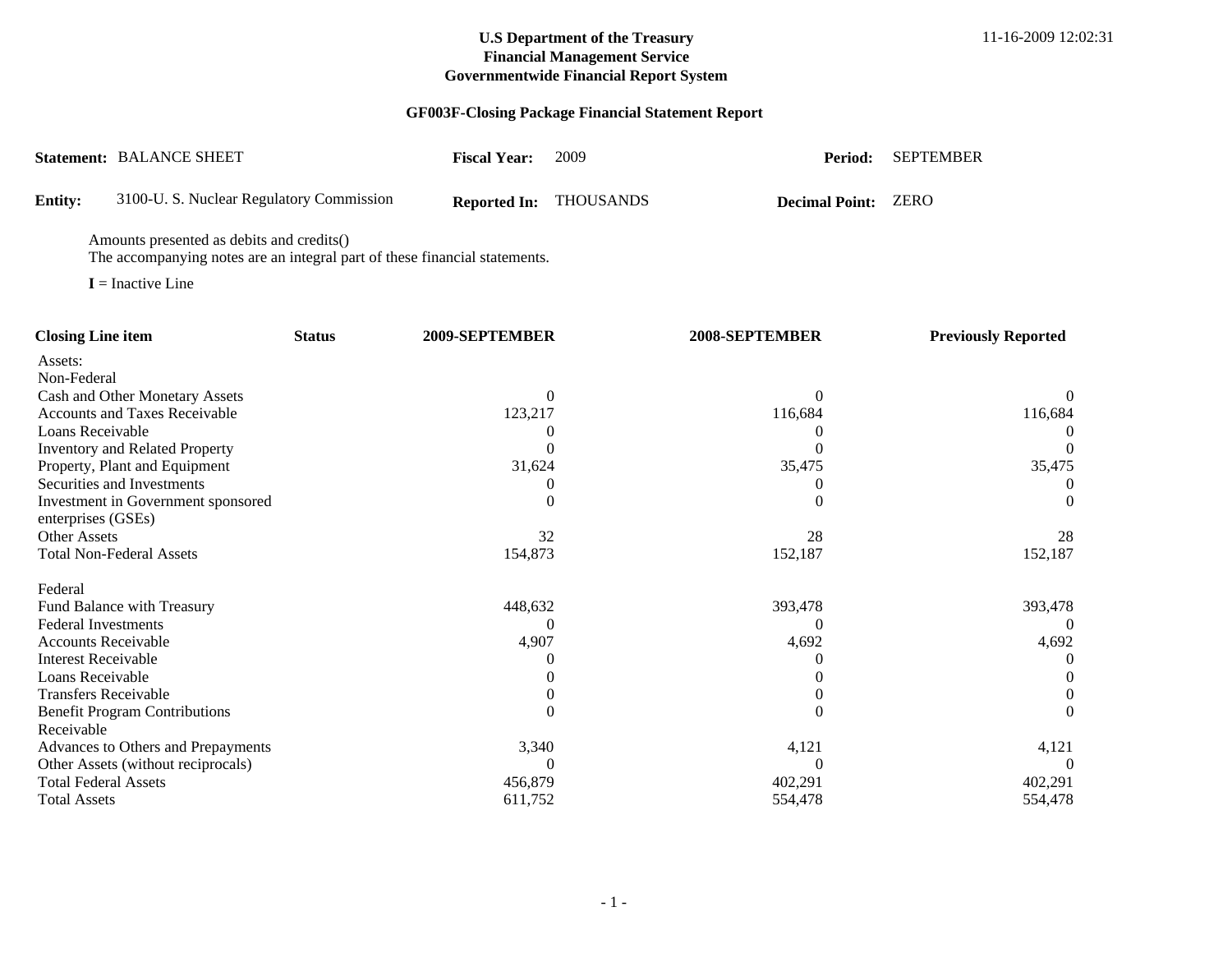# **GF003F-Closing Package Financial Statement Report**

|         | <b>Statement: BALANCE SHEET</b>          | <b>Fiscal Year:</b> | -2009                         | Period:                    | SEPTEMBER |
|---------|------------------------------------------|---------------------|-------------------------------|----------------------------|-----------|
| Entity: | 3100-U. S. Nuclear Regulatory Commission |                     | <b>Reported In: THOUSANDS</b> | <b>Decimal Point: ZERO</b> |           |

Amounts presented as debits and credits()

The accompanying notes are an integral part of these financial statements.

**I** = Inactive Line

| <b>Closing Line item</b>                | <b>Status</b> | 2009-SEPTEMBER   | 2008-SEPTEMBER | <b>Previously Reported</b> |
|-----------------------------------------|---------------|------------------|----------------|----------------------------|
| Liabilities                             |               |                  |                |                            |
| Non-Federal                             |               |                  |                |                            |
| <b>Accounts Payable</b>                 |               | (37, 023)        | (41,763)       | (41,763)                   |
| Federal Debt Securities Held by the     |               |                  |                |                            |
| Public                                  |               |                  |                |                            |
| Federal Employee and Veteran            |               | (9,765)          | (8, 851)       | (8, 851)                   |
| <b>Benefits Payable</b>                 |               |                  |                |                            |
| <b>Environmental and Disposal</b>       |               | $\boldsymbol{0}$ | 0              | $\overline{0}$             |
| Liabilities                             |               |                  |                |                            |
| Benefits Due and Payable                |               | $\theta$         | 0              | $\boldsymbol{0}$           |
| Loan Guarantee Liabilities              |               |                  |                |                            |
| Keepwell payable                        |               |                  |                |                            |
| <b>Insurance Programs</b>               |               |                  |                |                            |
| Other Liabilities                       |               | (78,502)         | (69, 156)      | (69, 156)                  |
| <b>Total Non-Federal Liabilities</b>    |               | (125,290)        | (119,770)      | (119,770)                  |
| Federal                                 |               |                  |                |                            |
| <b>Accounts Payable</b>                 |               | (13,977)         | (12,360)       | (12,360)                   |
| Federal Debt                            |               |                  |                |                            |
| <b>Interest Payable</b>                 |               |                  |                |                            |
| Loans Payable                           |               |                  |                |                            |
| <b>Transfers Payable</b>                |               |                  |                |                            |
| <b>Benefit Program Contributions</b>    |               | (5,362)          | (4,742)        | (4,742)                    |
| Payable                                 |               |                  |                |                            |
| Advances from Others and Deferred       |               | (87)             | (74)           | (74)                       |
| Credits                                 |               |                  |                |                            |
| Other Liabilities (without reciprocals) |               | (40)             | (28)           | (28)                       |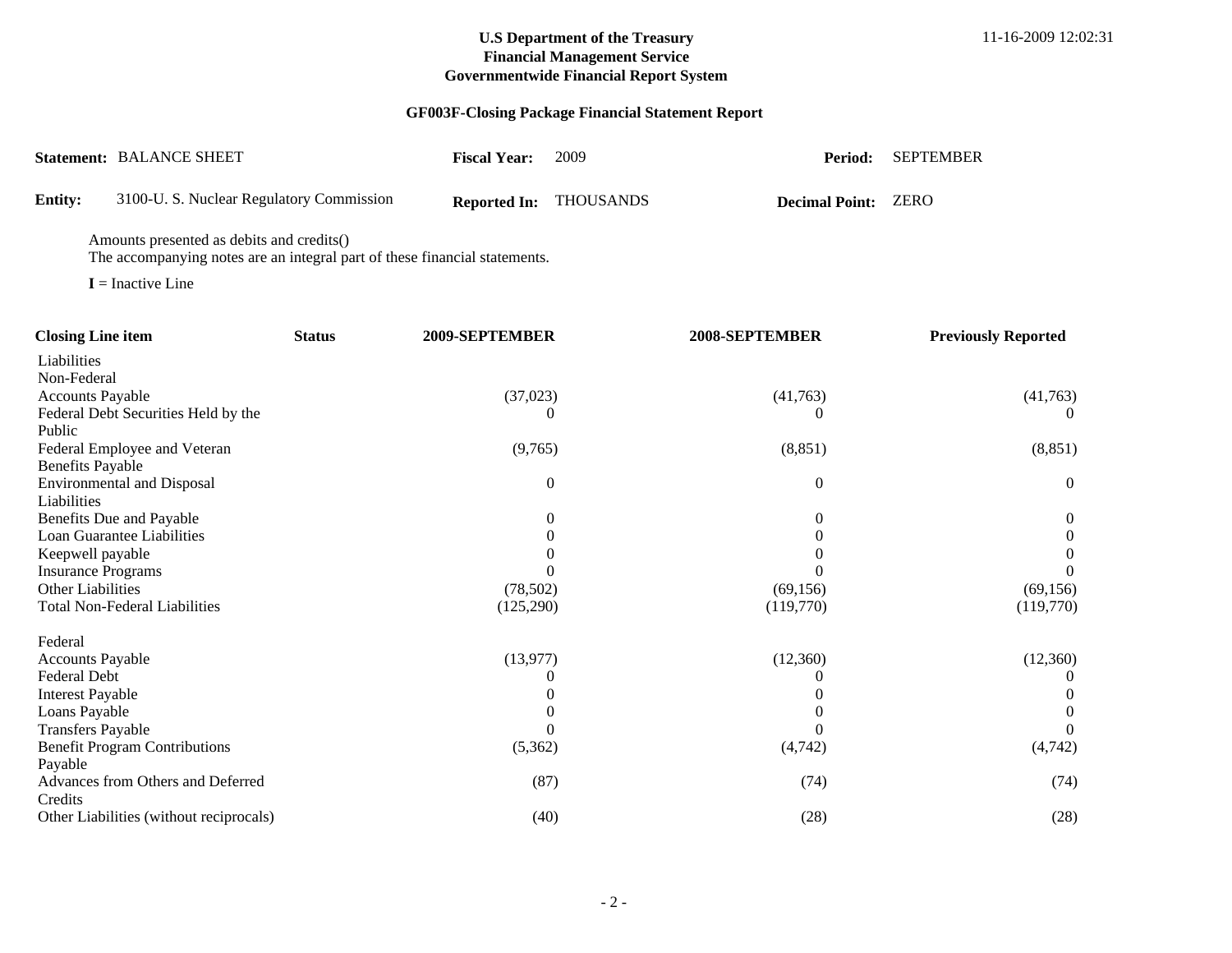# **GF003F-Closing Package Financial Statement Report**

|                           | <b>Statement: BALANCE SHEET</b>                                                                                         |               | <b>Fiscal Year:</b>     | 2009             | Period:                | <b>SEPTEMBER</b>           |
|---------------------------|-------------------------------------------------------------------------------------------------------------------------|---------------|-------------------------|------------------|------------------------|----------------------------|
| <b>Entity:</b>            | 3100-U. S. Nuclear Regulatory Commission                                                                                |               | <b>Reported In:</b>     | <b>THOUSANDS</b> | <b>Decimal Point:</b>  | <b>ZERO</b>                |
|                           | Amounts presented as debits and credits()<br>The accompanying notes are an integral part of these financial statements. |               |                         |                  |                        |                            |
|                           | $I = Inactive Line$                                                                                                     |               |                         |                  |                        |                            |
| <b>Closing Line item</b>  |                                                                                                                         | <b>Status</b> | 2009-SEPTEMBER          |                  | 2008-SEPTEMBER         | <b>Previously Reported</b> |
| <b>Total Liabilities</b>  | <b>Total Federal Liabilities</b>                                                                                        |               | (19, 466)<br>(144, 756) |                  | (17,204)<br>(136, 974) | (17,204)<br>(136, 974)     |
| <b>Net Position</b>       |                                                                                                                         |               |                         |                  |                        |                            |
|                           | Net Position-Non-Earmarked Funds                                                                                        |               | (466,996)               |                  | (417,504)              | (417,504)                  |
|                           | Net Position-Earmarked Funds                                                                                            |               |                         |                  |                        | 0                          |
| <b>Total Net Position</b> |                                                                                                                         |               | (466,996)               |                  | (417,504)              | (417,504)                  |
|                           | <b>Total Liabilities and Net Position</b>                                                                               |               | (611, 752)              |                  | (554, 478)             | (554, 478)                 |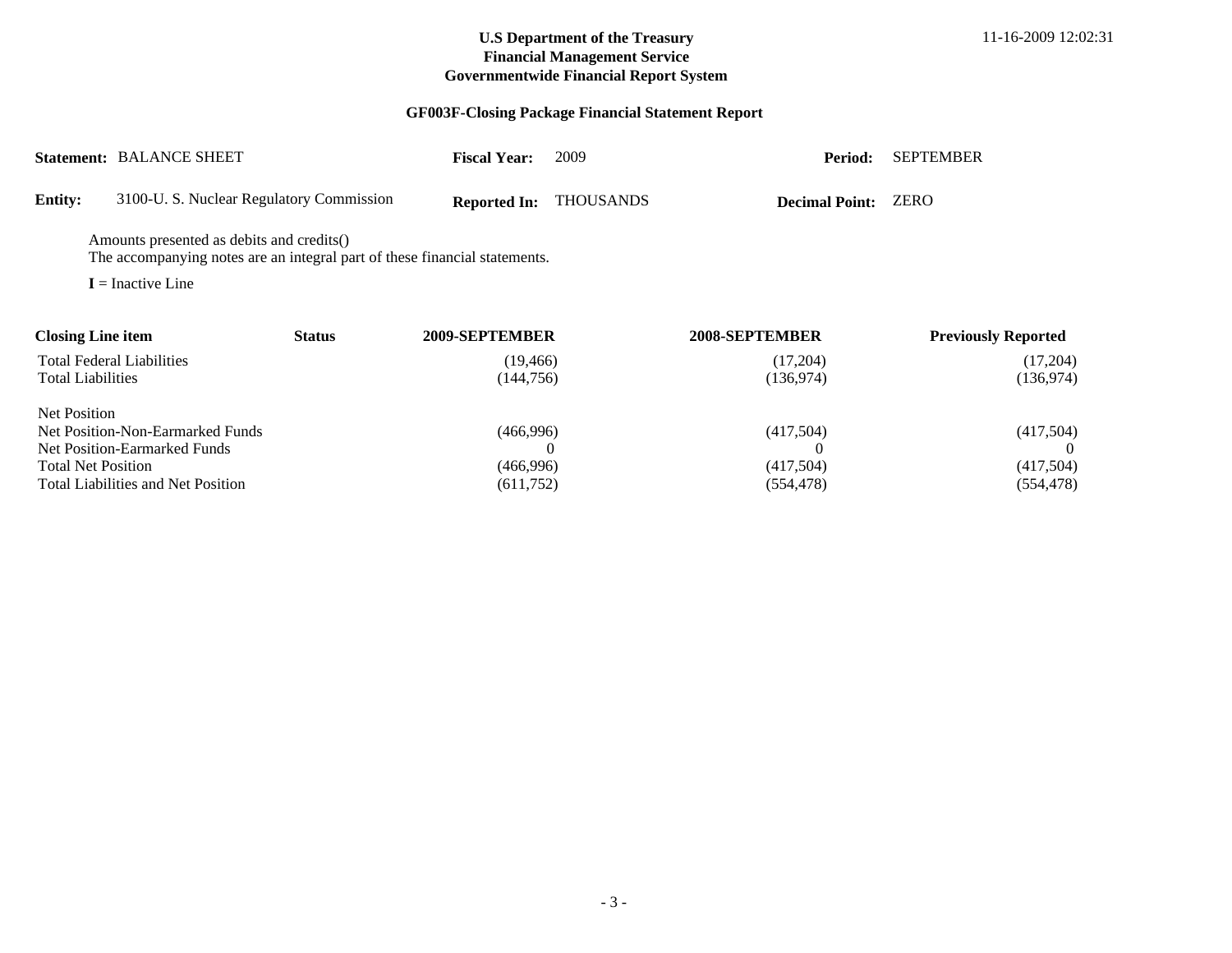|                                                                                  |                                           | Statement: STATEMENT OF CHANGES IN NET POSITION Fiscal Year:               |                     | 2009                                 | Period:                              | <b>SEPTEMBER</b>                     |
|----------------------------------------------------------------------------------|-------------------------------------------|----------------------------------------------------------------------------|---------------------|--------------------------------------|--------------------------------------|--------------------------------------|
| <b>Entity:</b>                                                                   | 3100-U.S. Nuclear Regulatory Commission   |                                                                            | <b>Reported In:</b> | <b>THOUSANDS</b>                     | <b>Decimal Point:</b>                | <b>ZERO</b>                          |
|                                                                                  | Amounts presented as debits and credits() | The accompanying notes are an integral part of these financial statements. |                     |                                      |                                      |                                      |
| $I = Inactive Line$                                                              |                                           |                                                                            |                     |                                      |                                      |                                      |
| <b>Closing Line item</b>                                                         |                                           | <b>Status</b>                                                              | 2009-SEPTEMBER      |                                      | 2008-SEPTEMBER                       | <b>Previously Reported</b>           |
| <b>Beginning Net Position</b><br>Non-Federal Prior Period                        |                                           |                                                                            | (417,504)           | $\theta$                             | (281, 191)<br>$\overline{0}$         | (281, 191)<br>$\theta$               |
| Adjustments (Not Restated)<br>Federal Prior Period Adjustments<br>(Not Restated) |                                           |                                                                            |                     | $\boldsymbol{0}$                     | $\boldsymbol{0}$                     | $\boldsymbol{0}$                     |
| <b>Adjusted Beginning Net Position</b><br>Balance                                |                                           |                                                                            | (417,504)           |                                      | (281, 191)                           | (281, 191)                           |
| Individual Income Tax and Tax<br>Witholdings                                     | Non-Federal Nonexchange Revenue           |                                                                            |                     | $\boldsymbol{0}$                     | $\boldsymbol{0}$                     | $\boldsymbol{0}$                     |
| Corporation Income Taxes                                                         |                                           |                                                                            |                     | $\boldsymbol{0}$                     | $\overline{0}$                       | $\boldsymbol{0}$                     |
| <b>Unemployment Taxes</b>                                                        |                                           |                                                                            |                     | $\overline{0}$                       | $\theta$                             | $\boldsymbol{0}$                     |
| <b>Excise Taxes</b><br><b>Estate and Gift Taxes</b>                              |                                           |                                                                            |                     | $\theta$<br>$\theta$                 | $\Omega$                             | $\boldsymbol{0}$                     |
| <b>Custom Duties</b>                                                             |                                           |                                                                            |                     | $\theta$                             | $\theta$<br>$\overline{0}$           | $\boldsymbol{0}$<br>$\boldsymbol{0}$ |
| Other Taxes and Receipts                                                         |                                           |                                                                            |                     | $\Omega$                             | $\theta$                             | $\boldsymbol{0}$                     |
| Miscellaneous Earned Revenue                                                     |                                           |                                                                            |                     | $\theta$                             | $\mathbf{0}$                         | $\boldsymbol{0}$                     |
| <b>Total Non-Federal Nonexchange</b><br>Revenue                                  |                                           |                                                                            |                     | $\mathbf{0}$                         | $\boldsymbol{0}$                     | $\mathbf{0}$                         |
| Federal Nonexchange Revenue<br><b>Federal Securities Interest Revenue</b>        |                                           |                                                                            |                     |                                      |                                      |                                      |
|                                                                                  | Borrowing and other interest revenue      |                                                                            |                     | $\boldsymbol{0}$<br>$\boldsymbol{0}$ | $\boldsymbol{0}$<br>$\boldsymbol{0}$ | $\boldsymbol{0}$<br>$\boldsymbol{0}$ |
| Benefit Program Revenue                                                          |                                           |                                                                            |                     | $\overline{0}$                       | $\boldsymbol{0}$                     | $\overline{0}$                       |
| (nonexchange)                                                                    |                                           |                                                                            |                     |                                      |                                      |                                      |
| Other taxes and receipts                                                         |                                           |                                                                            |                     | $\boldsymbol{0}$                     | $\boldsymbol{0}$                     | $\boldsymbol{0}$                     |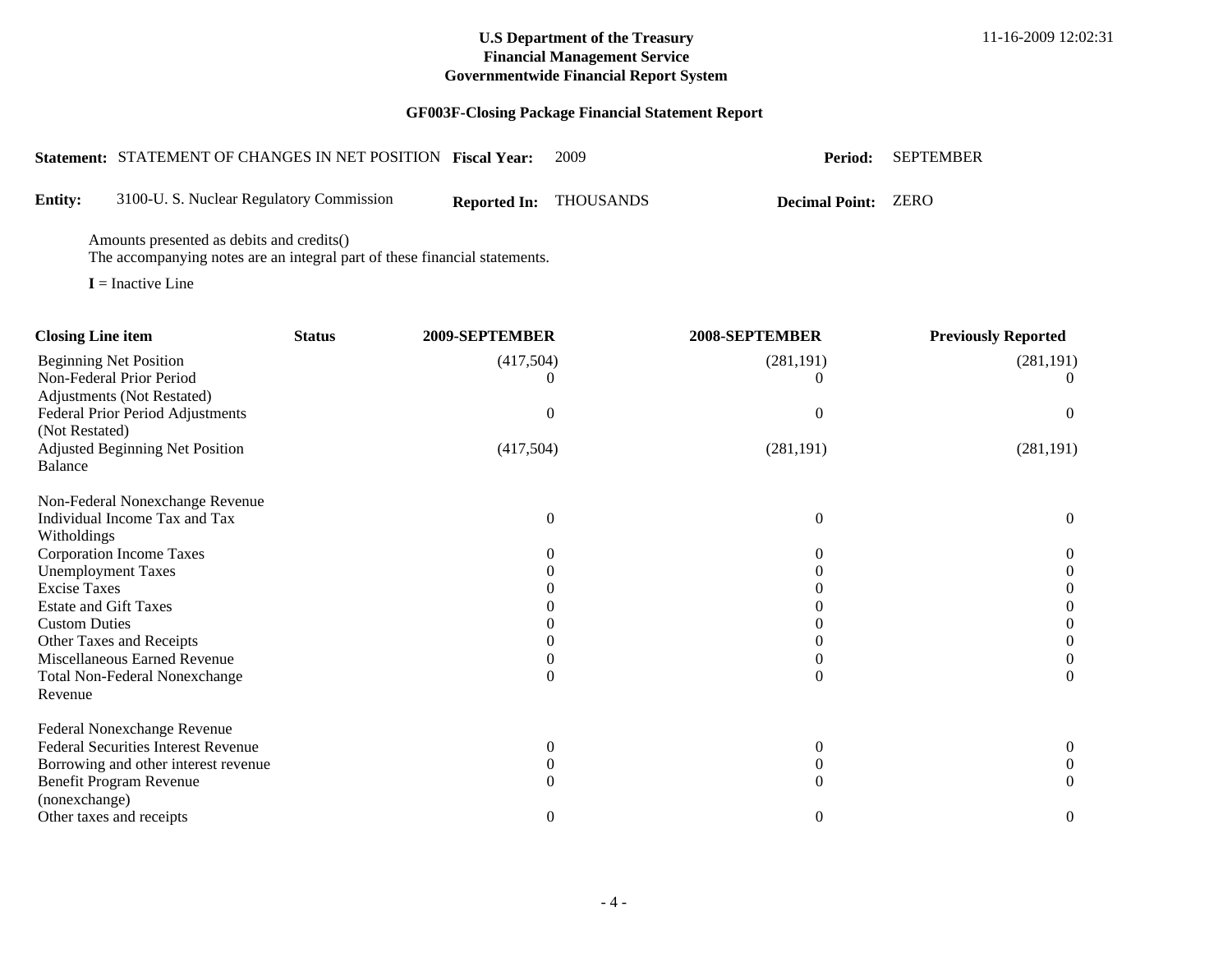|                                        | Statement: STATEMENT OF CHANGES IN NET POSITION Fiscal Year:                                                            |               |                | 2009                                 | Period:                            | <b>SEPTEMBER</b>               |
|----------------------------------------|-------------------------------------------------------------------------------------------------------------------------|---------------|----------------|--------------------------------------|------------------------------------|--------------------------------|
| <b>Entity:</b>                         | 3100-U. S. Nuclear Regulatory Commission                                                                                |               |                | Reported In: THOUSANDS               | <b>Decimal Point: ZERO</b>         |                                |
|                                        | Amounts presented as debits and credits()<br>The accompanying notes are an integral part of these financial statements. |               |                |                                      |                                    |                                |
|                                        | $I = Inactive Line$                                                                                                     |               |                |                                      |                                    |                                |
| <b>Closing Line item</b>               |                                                                                                                         | <b>Status</b> | 2009-SEPTEMBER |                                      | 2008-SEPTEMBER                     | <b>Previously Reported</b>     |
|                                        | <b>Total Federal Nonexchange Revenue</b>                                                                                |               |                | $\mathbf{0}$                         | 0                                  | $\theta$                       |
|                                        | <b>Budgetary Financing Sources:</b><br>Appropriations received as adjusted<br>(rescissions and other adjustments)       |               | (138,677)      |                                      | (133, 414)                         | (133, 414)                     |
|                                        | Appropriation of unavailable special                                                                                    |               |                | $\boldsymbol{0}$                     | $\boldsymbol{0}$                   | $\boldsymbol{0}$               |
|                                        | or trust fund receipts transfers-in<br>Appropriation of unavailable special                                             |               |                | $\mathbf{0}$                         | $\boldsymbol{0}$                   | $\boldsymbol{0}$               |
|                                        | or trust fund receipts Transfers-out<br>Nonexpenditure transfers-in of<br>unexpended appropriations and                 |               | (49,000)       |                                      | (29, 025)                          | (29,025)                       |
| financing sources<br>financing sources | Nonexpenditure Transfers-out of<br>unexpended appropriations and                                                        |               |                | $\mathbf{0}$                         | $\boldsymbol{0}$                   | $\mathbf{0}$                   |
|                                        | Expenditure transfers-in of financing                                                                                   |               |                | $\boldsymbol{0}$                     | $\boldsymbol{0}$                   | $\boldsymbol{0}$               |
| sources<br>financing sources           | Expenditure Transfers-out of                                                                                            |               |                | $\mathbf{0}$                         | $\overline{0}$                     | $\theta$                       |
|                                        | Other budgetary financing sources<br><b>Total Budgetary Financing Sources</b>                                           |               | (187,677)      | $\mathbf{0}$                         | 0<br>(162, 439)                    | $\theta$<br>(162, 439)         |
|                                        | Other Financing Sources:                                                                                                |               |                |                                      |                                    |                                |
| <b>Transfers-out Without</b>           | Transfers-in Without Reimbursement                                                                                      |               |                | $\boldsymbol{0}$<br>$\boldsymbol{0}$ | $\boldsymbol{0}$<br>$\overline{0}$ | $\overline{0}$<br>$\mathbf{0}$ |
| Reimbursement                          |                                                                                                                         |               |                |                                      |                                    |                                |
|                                        | <b>Imputed Financing Source</b>                                                                                         |               | (32, 207)      |                                      | (26,911)                           | (26,911)                       |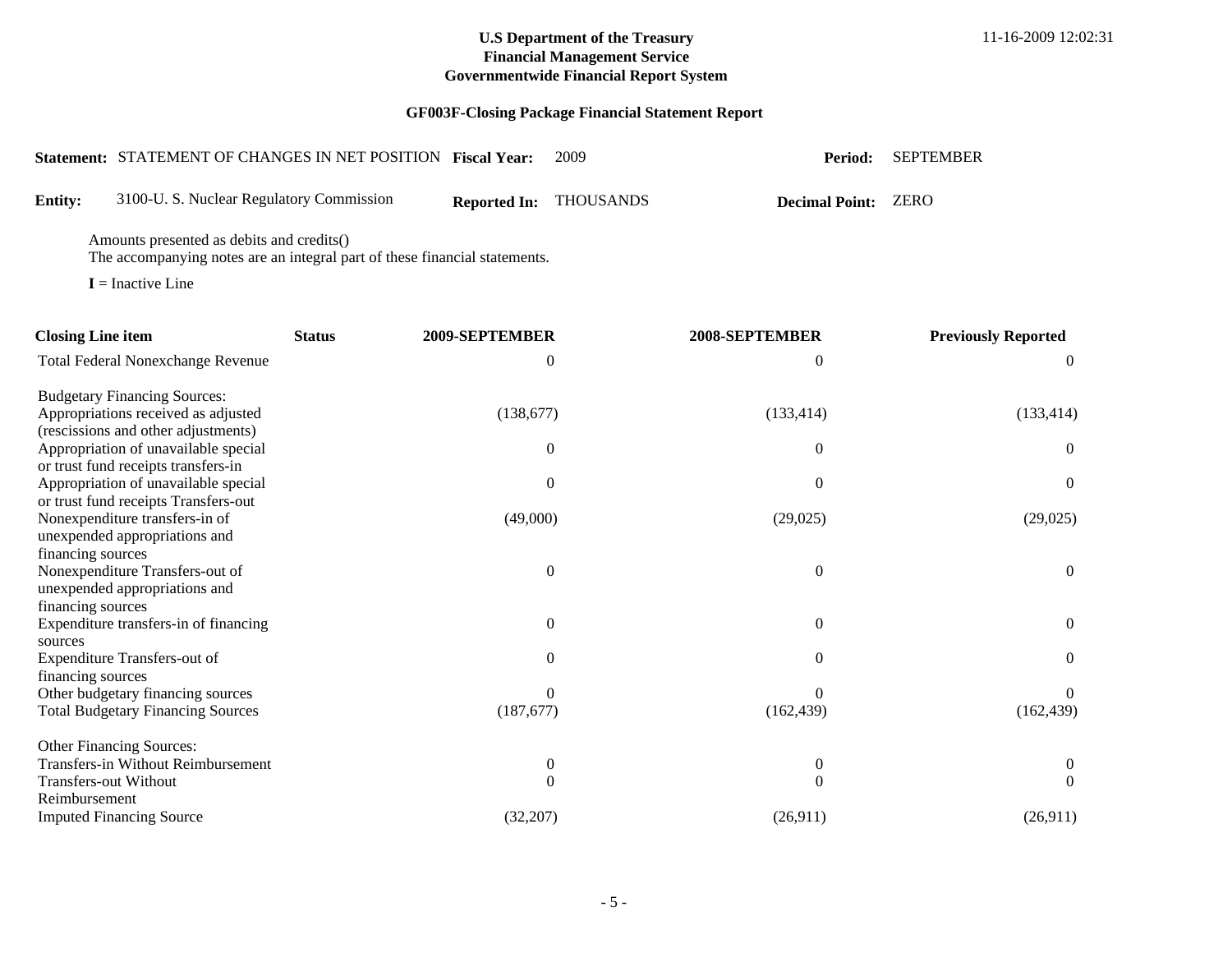|                                                                                                                         |                                          | <b>Statement: STATEMENT OF CHANGES IN NET POSITION</b> | <b>Fiscal Year:</b> | 2009             | Period:               | <b>SEPTEMBER</b>           |  |  |
|-------------------------------------------------------------------------------------------------------------------------|------------------------------------------|--------------------------------------------------------|---------------------|------------------|-----------------------|----------------------------|--|--|
| <b>Entity:</b>                                                                                                          | 3100-U. S. Nuclear Regulatory Commission |                                                        | <b>Reported In:</b> | <b>THOUSANDS</b> | <b>Decimal Point:</b> | ZERO                       |  |  |
| Amounts presented as debits and credits()<br>The accompanying notes are an integral part of these financial statements. |                                          |                                                        |                     |                  |                       |                            |  |  |
|                                                                                                                         | $I = Inactive Line$                      |                                                        |                     |                  |                       |                            |  |  |
| <b>Closing Line item</b>                                                                                                |                                          | <b>Status</b>                                          | 2009-SEPTEMBER      |                  | 2008-SEPTEMBER        | <b>Previously Reported</b> |  |  |
|                                                                                                                         | Other non-budgetary financing            |                                                        |                     | $\theta$         | (93, 434)             | (93, 434)                  |  |  |
| sources                                                                                                                 | <b>Total Other Financing Sources</b>     |                                                        | (32,207)            |                  | (120, 345)            | (120, 345)                 |  |  |
| Net Cost                                                                                                                |                                          |                                                        | 170,392             |                  | 146,471               | 146,471                    |  |  |
|                                                                                                                         | <b>Ending Net Position Balance</b>       |                                                        | (466,996)           |                  | (417,504)             | (417,504)                  |  |  |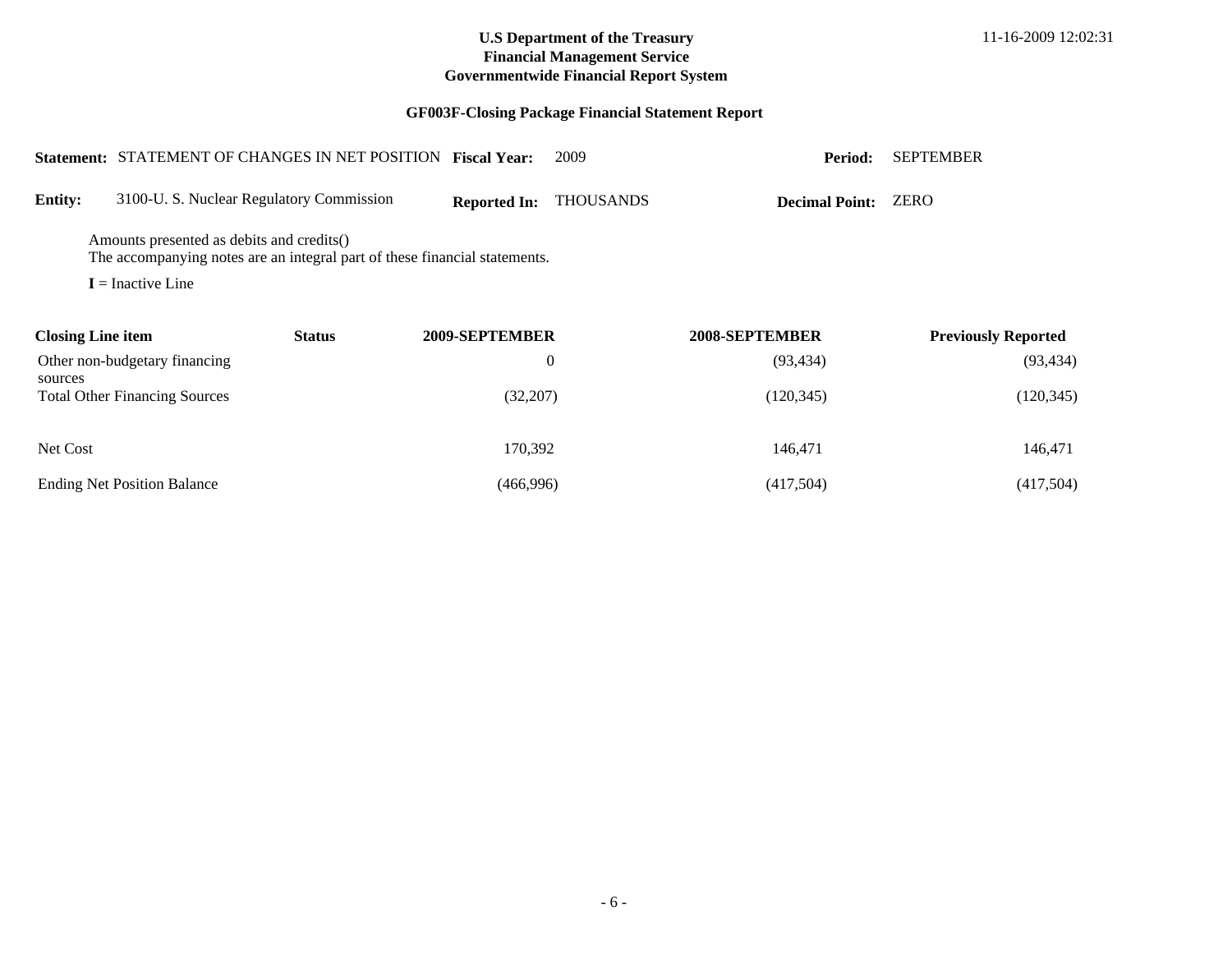# **GF003F-Closing Package Financial Statement Report**

|                | Statement: STATEMENT OF NET COST        | <b>Fiscal Year:</b> | 2009                          |                            | Period: SEPTEMBER |
|----------------|-----------------------------------------|---------------------|-------------------------------|----------------------------|-------------------|
| <b>Entity:</b> | 3100-U.S. Nuclear Regulatory Commission |                     | <b>Reported In: THOUSANDS</b> | <b>Decimal Point: ZERO</b> |                   |

Amounts presented as debits and credits()

The accompanying notes are an integral part of these financial statements.

**I** = Inactive Line

| <b>Closing Line item</b>                   | <b>Status</b> | 2009-SEPTEMBER | 2008-SEPTEMBER | <b>Previously Reported</b> |
|--------------------------------------------|---------------|----------------|----------------|----------------------------|
| Gross Cost:                                |               |                |                |                            |
| Non-Federal Gross Cost                     |               | 745,373        | 683,890        | 683,890                    |
| Interest on Debt Held by the Public        |               |                |                | $\theta$                   |
| <b>Total Non-Federal Gross Cost</b>        |               | 745,373        | 683,890        | 683,890                    |
| <b>Federal Gross Cost</b>                  |               |                |                |                            |
| <b>Benefit Program Costs</b>               |               | 97,629         | 86,472         | 86,472                     |
| <b>Imputed Costs</b>                       |               | 32,207         | 26,911         | 26,911                     |
| <b>Buy/Sell Costs</b>                      |               | 167,650        | 146,778        | 146,778                    |
| <b>Federal Securities Interest Expense</b> |               |                |                | $\theta$                   |
| Borrowing and Other Interest               |               |                | $\theta$       | $\Omega$                   |
| Expense                                    |               |                |                |                            |
| <b>Borrowing Losses</b>                    |               |                |                | $\mathbf{0}$               |
| Other Expenses (without reciprocals)       |               |                |                |                            |
| <b>Total Federal Gross Cost</b>            |               | 297,486        | 260,161        | 260,161                    |
| Department Total Gross Cost                |               | 1,042,859      | 944,051        | 944,051                    |
| <b>Earned Revenue</b>                      |               |                |                |                            |
| Non-Federal Earned Revenue                 |               | (826,970)      | (758, 859)     | (758, 859)                 |
| <b>Federal Earned Revenue</b>              |               |                |                |                            |
| Benefit Program Revenue (exchange)         |               | 0              | $\overline{0}$ | $\theta$                   |
| Buy/Sell Revenue                           |               | (45, 497)      | (38, 721)      | (38, 721)                  |
| <b>Federal Securities Interest Revenue</b> |               |                | 0              | $\Omega$                   |
| (exchange)                                 |               |                |                |                            |
| Borrowing and Other Interest               |               | 0              | 0              | $\boldsymbol{0}$           |
| Revenue (Exchange)                         |               |                |                |                            |